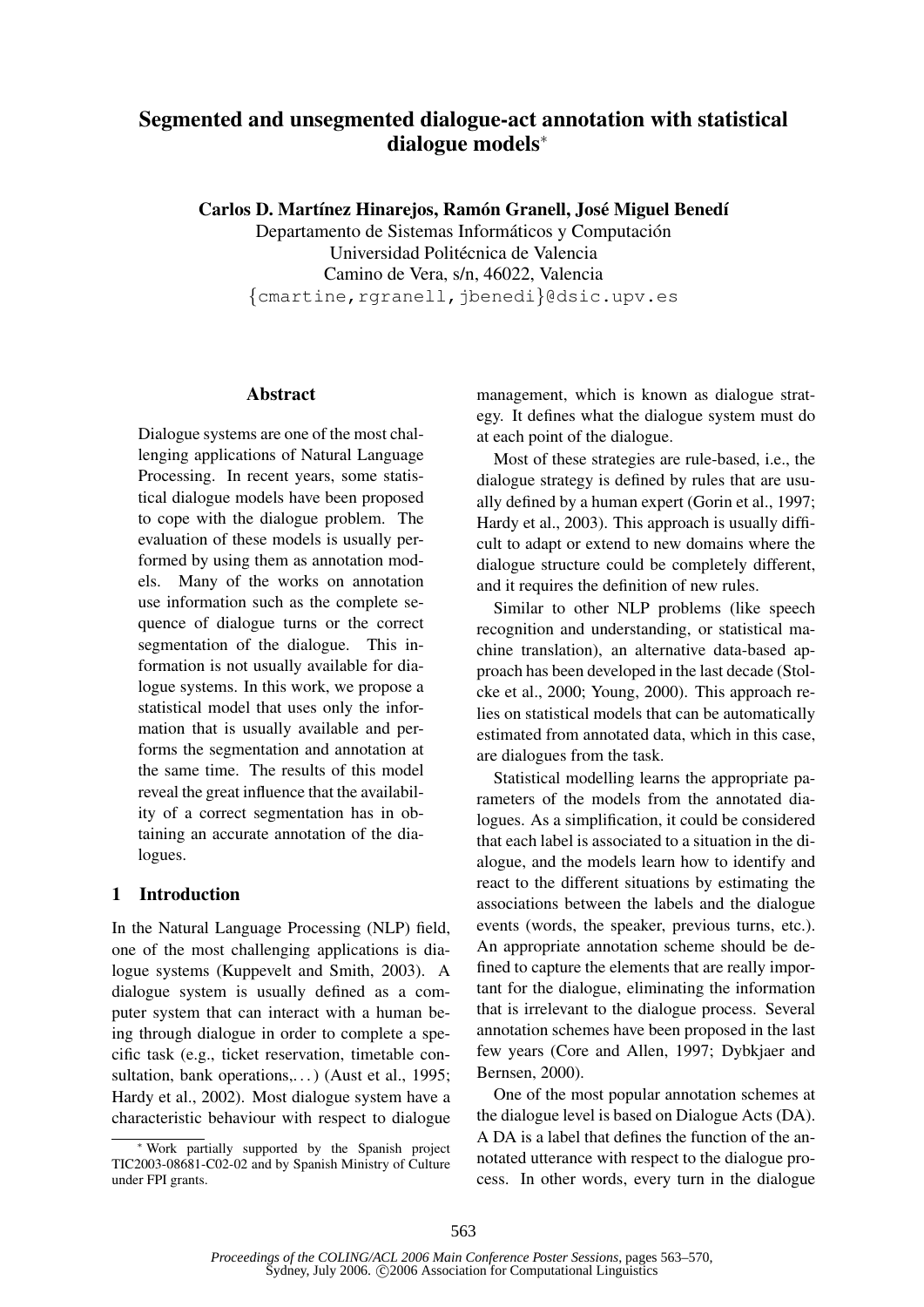is supposed to be composed of one or more utterances. In this context, from the dialogue management viewpoint an utterance is a relevant subsequence . Several DA annotation schemes have been proposed in recent years (DAMSL (Core and Allen, 1997), VerbMobil (Alexandersson et al., 1998), Dihana (Alcácer et al., 2005)).

In all these studies, it is necessary to annotate a large amount of dialogues to estimate the parameters of the statistical models. Manual annotation is the usual solution, although is very timeconsuming and there is a tendency for error (the annotation instructions are not usually easy to interpret and apply, and human annotators can commit errors) (Jurafsky et al., 1997).

Therefore, the possibility of applying statistical models to the annotation problem is really interesting. Moreover, it gives the possibility of evaluating the statistical models. The evaluation of the performance of dialogue strategies models is a difficult task. Although many proposals have been made (Walker et al., 1997; Fraser, 1997; Stolcke et al., 2000), there is no real agreement in the NLP community about the evaluation technique to apply.

Our main aim is the evaluation of strategy models, which provide the reaction of the system given a user input and a dialogue history. Using these models as annotation models gives us a possible evaluation: the correct recognition of the labels implies the correct recognition of the dialogue situation; consequently this information can help the system to react appropriately. Many recent works have attempted this approach (Stolcke et al., 2000; Webb et al., 2005).

However, many of these works are based on the hypothesis of the availability of the segmentation into utterances of the turns of the dialogue. This is an important drawback in order to evaluate these models as strategy models, where segmentation is usually not available. Other works rely on a decoupled scheme of segmentation and DA classification (Ang et al., 2005).

In this paper, we present a new statistical model that computes the segmentation and the annotation of the turns at the same time, using a statistical framework that is simpler than the models that have been proposed to solve both problems at the same time (Warnke et al., 1997). The results demonstrate that segmentation accuracy is really important in obtaining an accurate annotation of

the dialogue, and consequently in obtaining quality strategy models. Therefore, more accurate segmentation models are needed to perform this process efficiently.

This paper is organised as follows: Section 2, presents the annotation models (for both the unsegmented and segmented versions); Section 3, describes the dialogue corpora used in the experiments; Section 4 establishes the experimental framework and presents a summary of the results; Section 5, presents our conclusions and future research directions.

## 2 Annotation models

The statistical annotation model that we used initially was inspired by the one presented in (Stolcke et al., 2000). Under a maximum likelihood framework, they developed a formulation that assigns DAs depending on the conversation evidence (transcribed words, recognised words from a speech recogniser, phonetic and prosodic features,...). Stolcke's model uses simple and popular statistical models: N-grams and Hidden Markov Models. The N-grams are used to model the probability of the DA sequence, while the HMM are used to model the evidence likelihood given the DA. The results presented in (Stolcke et al., 2000) are very promising.

However, the model makes some unrealistic assumptions when they are evaluated to be used as strategy models. One of them is that there is a complete dialogue available to perform the DA assignation. In a real dialogue system, the only available information is the information that is prior to the current user input. Although this alternative is proposed in (Stolcke et al., 2000), no experimental results are given.

Another unrealistic assumption corresponds to the availability of the segmentation of the turns into utterances. An utterance is defined as a dialogue-relevant subsequence of words in the current turn (Stolcke et al., 2000). It is clear that the only information given in a turn is the usual information: transcribed words (for text systems), recognised words, and phonetic/prosodic features (for speech systems). Therefore, it is necessary to develop a model to cope with both the segmentation and the assignation problem.

Let  $U_1^d = U_1 U_2 \cdots U_d$  be the sequence of DA assigned until the current turn, corresponding to the first  $d$  segments of the current dialogue. Let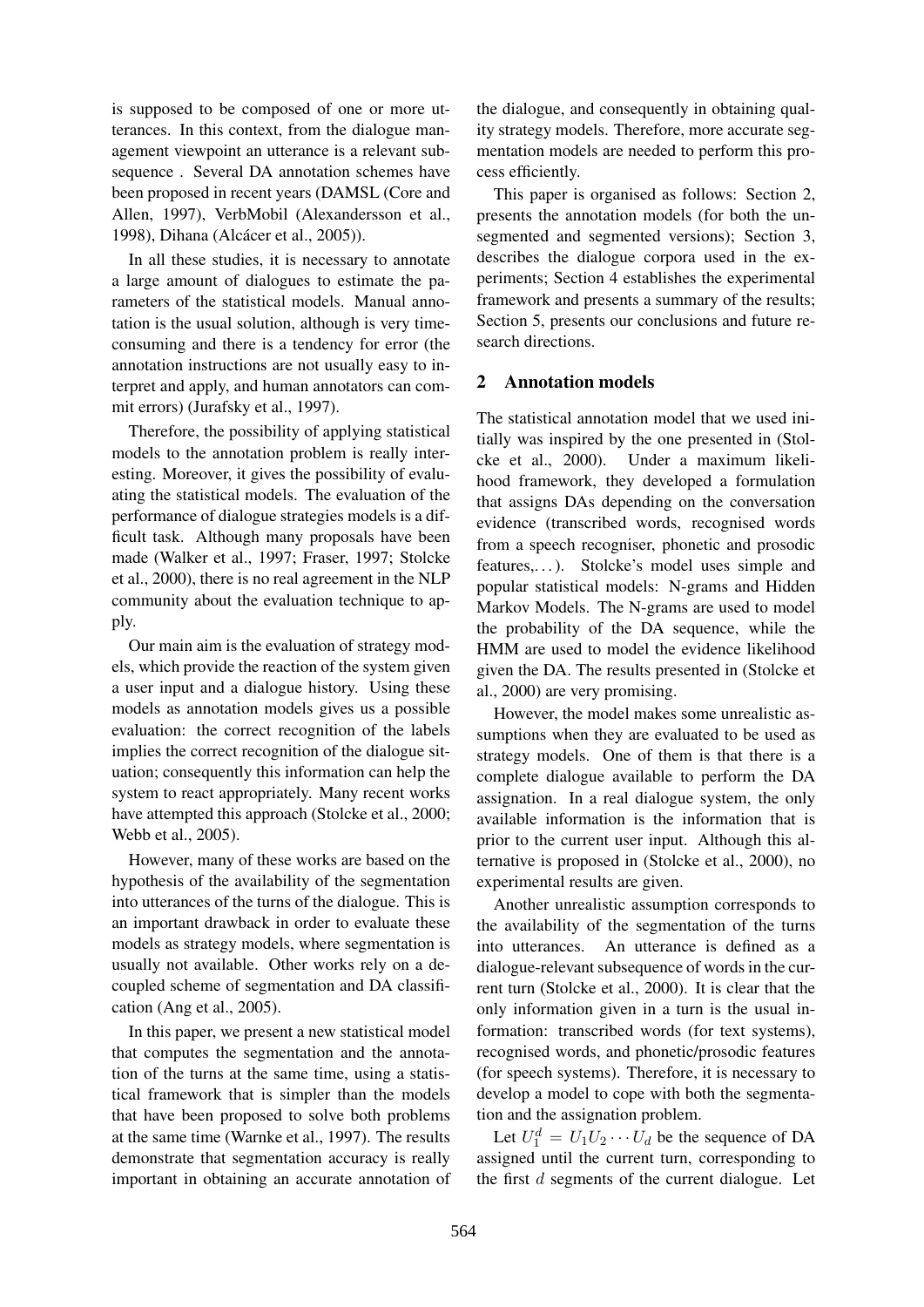$W = w_1 w_2 \dots w_l$  be the sequence of the words of the current turn, where subsequences  $W_i^j =$  $w_iw_{i+1} \dots w_j$  can be defined  $(1 \le i \le j \le l)$ .

For the sequence of words  $W$ , a segmentation is defined as  $s_1^r = s_0 s_1 \dots s_r$ , where  $s_0 = 0$  and  $W = W_{s_0+1}^{s_1} W_{s_1+1}^{s_2} \dots W_{s_{r-1}+1}^{s_r}$ . Therefore, the optimal sequence of DA for the current turn will be given by:

$$
\hat{U} = \underset{U}{\operatorname{argmax}} \Pr(U|W_1^l, U_1^d) =
$$
  

$$
\underset{U_{d+1}^{d+r}}{\operatorname{argmax}} \sum_{(s_1^r, r)} \Pr(U_{d+1}^{d+r}|W_1^l, U_1^d)
$$

After developing this formula and making several assumptions and simplifications, the final model, called *unsegmented model*, is:

$$
\hat{U} = \underset{U_{d+1}^{d+r}}{\text{argmax}} \max_{(s_1^r, r)} \n\prod_{k=d+1}^{d+r} \Pr(U_k | U_{k-n-1}^{k-1}) \Pr(W_{s_{k-(d+1)}+1}^{s_{k-d}} | U_k)
$$

This model can be easily implemented using simple statistical models (N-grams and Hidden Markov Models). The decoding (segmentation and DA assignation) was implemented using the Viterbi algorithm. A Word Insertion Penalty (WIP) factor, similar to the one used in speech recognition, can be incorporated into the model to control the number of utterances and avoid excessive segmentation.

When the segmentation into utterances is provided, the model can be simplified into the *segmented model*, which is:

$$
\hat{U} = \underset{U_{d+1}^{d+r}}{\text{argmax}} \quad
$$

$$
U_{d+1}^{d+r}
$$

$$
\prod_{k=d+1}^{d+r} \Pr(U_k | U_{k-n-1}^{k-1}) \Pr(W_{s_{k-(d+1)}+1}^{s_{k-d}} | U_k)
$$

All the presented models only take into account word transcriptions and dialogue acts, although they could be extended to deal with other features (like prosody, sintactical and semantic information, etc.).

#### 3 Experimental data

Two corpora with very different features were used in the experiment with the models proposed

in Section 2. The SwitchBoard corpus is composed of human-human, non task-oriented dialogues with a large vocabulary. The Dihana corpus is composed of human-computer, task-oriented dialogues with a small vocabulary.

Although two corpora are not enough to let us draw general conclusions, they give us more reliable results than using only one corpus. Moreover, the very different nature of both corpora makes our conclusions more independent from the corpus type, the annotation scheme, the vocabulary size, etc.

#### 3.1 The SwitchBoard corpus

The first corpus used in the experiments was the well-known SwitchBoard corpus (Godfrey et al., 1992). The SwitchBoard database consists of human-human conversations by telephone with no directed tasks. Both speakers discuss about general interest topics, but without a clear task to accomplish.

The corpus is formed by 1,155 conversations, which comprise 126,754 different turns of spontaneous and sometimes overlapped speech, using a vocabulary of 21,797 different words. The corpus was segmented into utterances, each of which was annotated with a DA following the simplified DAMSL annotation scheme (Jurafsky et al., 1997). The set of labels of the simplified DAMSL scheme is composed of 42 different labels, which define categories such as statement, backchannel, opinion, etc. An example of annotation is presented in Figure 1.

## 3.2 The Dihana corpus

The second corpus used was a task-oriented corpus called Dihana (Benedí et al., 2004). It is composed of computer-to-human dialogues, and the main aim of the task is to answer telephone queries about train timetables, fares, and services for longdistance trains in Spanish. A total of 900 dialogues were acquired by using the Wizard of Oz technique and semicontrolled scenarios. Therefore, the voluntary caller was always free to express him/herself (there were no syntactic or vocabulary restrictions); however, in some dialogues, s/he had to achieve some goals using a set of restrictions that had been given previously (e.g. departure/arrival times, origin/destination, travelling on a train with some services, etc.).

These 900 dialogues comprise 6,280 user turns and 9,133 system turns. Obviously, as a task-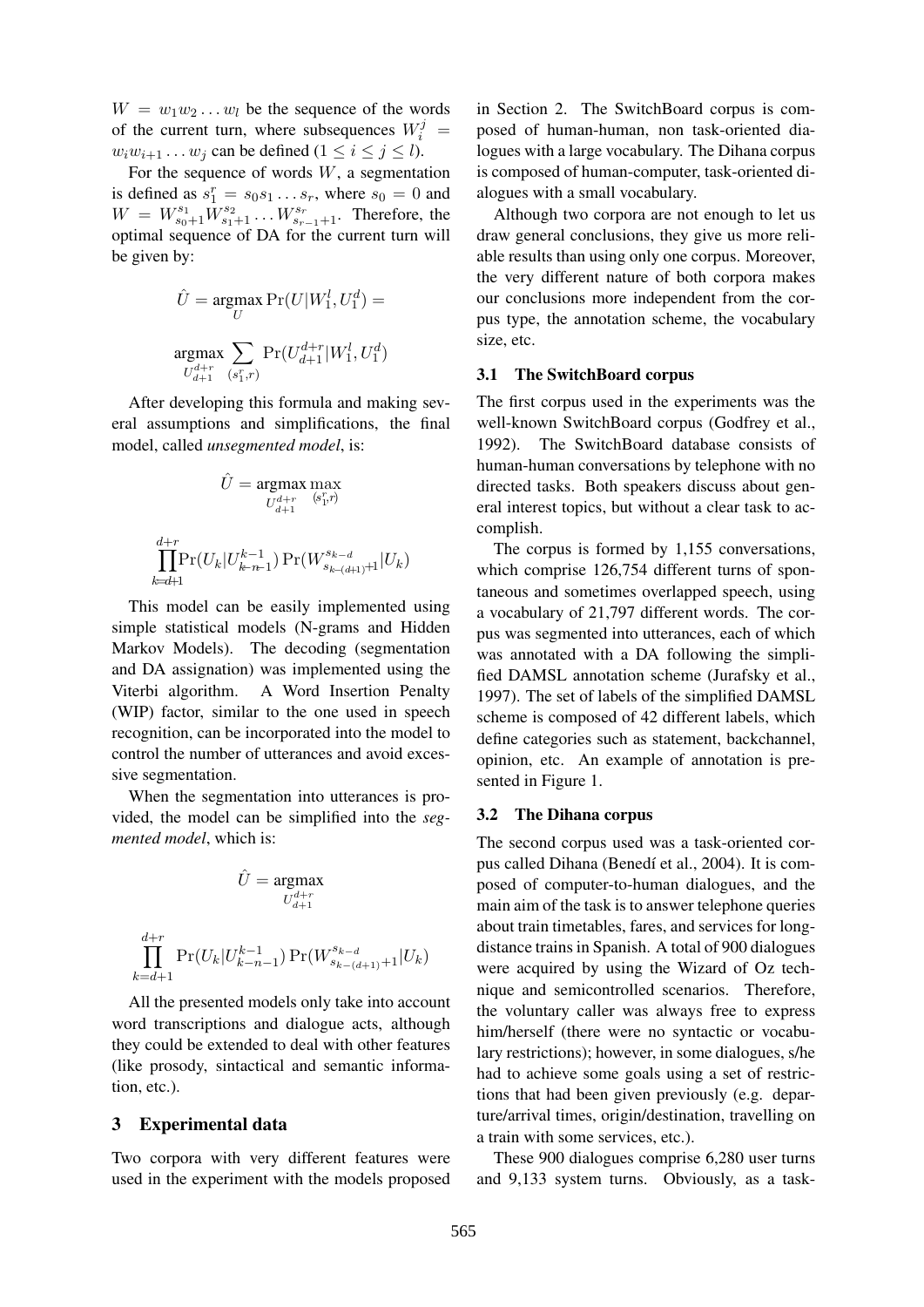| Utterance<br>Label<br>YEAH, TO GET REFERENCES AND THAT, SO, BUT, UH, I DON'T FEEL COMFORTABLE ABOUT LEAVING MY KIDS IN A BIG<br>DAY CARE CENTER, SIMPLY BECAUSE THERE'S SO MANY KIDS AND SO MANY <sniffing> <throat_clearing><br/>Yeah,<br/>aa<br/>to get references and that,<br/>sd<br/><math>\%</math><br/>so, but, uh,<br/>I don't feel comfortable about leaving my kids in a big day care center, simply because there's so<br/>sd<br/>many kids and so many <sniffing> <throat_clearing><br/>I THINK SHE HAS PROBLEMS WITH THAT, TOO.<br/>I think she has problems with that, too.<br/>sd</throat_clearing></sniffing></throat_clearing></sniffing> |  |
|------------------------------------------------------------------------------------------------------------------------------------------------------------------------------------------------------------------------------------------------------------------------------------------------------------------------------------------------------------------------------------------------------------------------------------------------------------------------------------------------------------------------------------------------------------------------------------------------------------------------------------------------------------|--|
|                                                                                                                                                                                                                                                                                                                                                                                                                                                                                                                                                                                                                                                            |  |
|                                                                                                                                                                                                                                                                                                                                                                                                                                                                                                                                                                                                                                                            |  |
|                                                                                                                                                                                                                                                                                                                                                                                                                                                                                                                                                                                                                                                            |  |
|                                                                                                                                                                                                                                                                                                                                                                                                                                                                                                                                                                                                                                                            |  |
|                                                                                                                                                                                                                                                                                                                                                                                                                                                                                                                                                                                                                                                            |  |
|                                                                                                                                                                                                                                                                                                                                                                                                                                                                                                                                                                                                                                                            |  |
|                                                                                                                                                                                                                                                                                                                                                                                                                                                                                                                                                                                                                                                            |  |
|                                                                                                                                                                                                                                                                                                                                                                                                                                                                                                                                                                                                                                                            |  |
|                                                                                                                                                                                                                                                                                                                                                                                                                                                                                                                                                                                                                                                            |  |

Figure 1: An example of annotated turns in the SwitchBoard corpus.

oriented and medium size corpus, the total number of different words in the vocabulary, 812, is not as large as the Switchboard database.

The turns were segmented into utterances. It was possible for more than one utterance (with their respective labels) to appear in a turn (on average, there were 1.5 utterances per user/system turn). A three-level annotation scheme of the utterances was defined (Alcácer et al., 2005). These labels represent the general purpose of the utterance (first level), as well as more specific semantic information (second and third level): the second level represents the data focus in the utterance and the third level represents the specific data present in the utterance. An example of three-level annotated user turns is given in Figure 2. The corpus was annotated by means of a semiautomatic procedure, and all the dialogues were manually corrected by human experts using a very specific set of defined rules.

After this process, there were 248 different labels (153 for user turns, 95 for system turns) using the three-level scheme. When the detail level was reduced to the first and second levels, there were 72 labels (45 for user turns, 27 for system turns). When the detail level was limited to the first level, there were only 16 labels (7 for user turns, 9 for system turns). The differences in the number of labels and in the number of examples for each label with the SwitchBoard corpus are significant.

#### 4 Experiments and results

The SwitchBoard database was processed to remove certain particularities. The main adaptations performed were:

• The interrupted utterances (which were labelled with '+') were joined to the correct previous utterance, thereby avoiding interruptions (i.e., all the words of the interrupted utterance were annotated with the same DA).

| Table 1: SwitchBoard database statistics (mean for |
|----------------------------------------------------|
| the ten cross-validation partitions)               |

|               | Training  | Test   |
|---------------|-----------|--------|
| Dialogues     | 1,136     | 19     |
| Turns         | 113,370   | 1,885  |
| Utterances    | 201,474   | 3,718  |
| Running words | 1,837,222 | 33,162 |
| Vocabulary    | 21,248    | 2,579  |

- All the words were transcribed in lowercase.
- Puntuaction marks were separated from words.

The experiments were performed using a crossvalidation approach to avoid the statistical bias that can be introduced by the election of fixed training and test partitions. This cross-validation approach has also been adopted in other recent works on this corpus (Webb et al., 2005). In our case, we performed 10 different experiments. In each experiment, the training partition was composed of 1,136 dialogues, and the test partition was composed of 19 dialogues. This proportion was adopted so that our results could be compared with the results in (Stolcke et al., 2000), where similar training and test sizes were used. The mean figures for the training and test partitions are shown in Table 1.

With respect to the Dihana database, the preprocessing included the following points:

- A categorisation process was performed for categories such as town names, the time, dates, train types, etc.
- All the words were transcribed in lowercase.
- Puntuaction marks were separated from words.
- All the words were preceded by the speaker identification (U for user, M for system).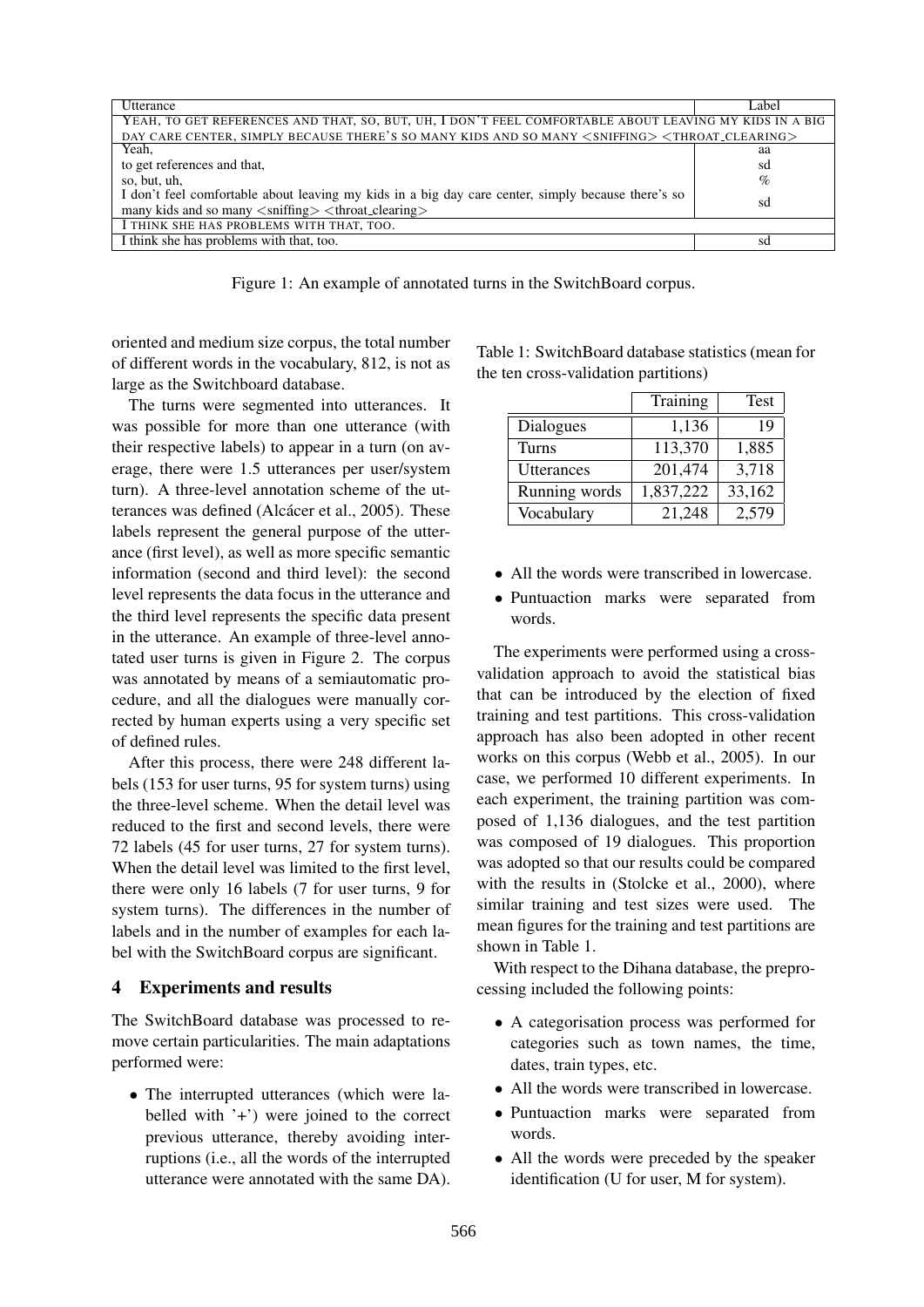| <b>Utterance</b>                                                | 1st level       | 2nd level     | 3rd level |
|-----------------------------------------------------------------|-----------------|---------------|-----------|
| YES, TIMES AND FARES.                                           |                 |               |           |
| Yes.                                                            | Acceptance      | Dep_Hour      | Nil       |
| times and fares                                                 | Ouestion        | Dep_Hour,Fare | Nil       |
| YES, I WANT TIMES AND FARES OF TRAINS THAT ARRIVE BEFORE SEVEN. |                 |               |           |
| Yes, I want times and fares of trains that arrive before seven. | <b>Ouestion</b> | Dep_Hour,Fare | Arr_Hour  |
| ON THURSDAY IN THE AFTERNOON.                                   |                 |               |           |
| On thursday                                                     | Answer          | Day           | Day       |
| in the afternoon                                                | Answer          | Time          | Time      |

Figure 2: An example of annotated turns in the Dihana corpus. Original turns were in Spanish.

|                      | Training | Test   |
|----------------------|----------|--------|
| Dialogues            | 720      | 180    |
| Turns                | 12,330   | 3,083  |
| User turns           | 5,024    | 1,256  |
| System turns         | 7,206    | 1,827  |
| <b>Utterances</b>    | 18,837   | 4,171  |
| User utterances      | 7,773    | 1,406  |
| System utterances    | 11,064   | 2,765  |
| Running words        | 162,613  | 40,765 |
| User running words   | 42,806   | 10,815 |
| System running words | 119,807  | 29,950 |
| Vocabulary           | 832      | 485    |
| User vocabulary      | 762      | 417    |
| System vocabulary    | 208      | 174    |

Table 2: Dihana database statistics (mean for the five cross-validation partitions)

A cross-validation approach was adopted in Dihana as well. In this case, only 5 different partitions were used. Each of them had 720 dialogues for training and 180 for testing. The statistics on the Dihana corpus are presented in Table 2.

For both corpora, different N-gram models, with  $N = 2, 3, 4$ , and HMM of one state were trained from the training database. In the case of the SwitchBoard database, all the turns in the test set were used to compute the labelling accuracy. However, for the Dihana database, only the user turns were taken into account (because system turns follow a regular, template-based scheme, which presents artificially high labelling accuracies). Furthermore, in order to use a really significant set of labels in the Dihana corpus, we performed the experiments using only two-level labels instead of the complete three-level labels. This restriction allowed us to be more independent from the understanding issues, which are strongly related to the third level. It also allowed us to concentrate on the dialogue issues, which relate more

Table 3: SwitchBoard results for the segmented model

| N-gram    | Utt. accuracy | Turn accuracy |
|-----------|---------------|---------------|
| $2$ -gram | 68.19%        | 59.33%        |
| 3-gram    | 68.50%        | 59.75%        |
| 4-gram    | 67.90%        | 59.14%        |

to the first and second levels.

The results in the case of the segmented approach described in Section 2 for SwitchBoard are presented in Table 3. Two different definitions of accuracy were used to assess the results:

- Utterance accuracy: computes the proportion of well-labelled utterances.
- Turn accuracy: computes the proportion of totally well-labelled turns (i.e.: if the labelling has the same labels in the same order as in the reference, it is taken as a welllabelled turn).

As expected, the utterance accuracy results are a bit worse than those presented in (Stolcke et al., 2000). This may be due to the use of only the past history and possibly to the cross-validation approach used in the experiments. The turn accuracy was calculated to compare the segmented and the unsegmented models. This was necessary because the utterance accuracy does not make sense for the unsegmented model.

The results for the unsegmented approach for SwitchBoard are presented in Table 4. In this case, three different definitions of accuracy were used to assess the results:

• Accuracy at DA level: the edit distance between the reference and the labelling of the turn was computed; then, the number of correct substitutions  $(c)$ , wrong substitutions  $(s)$ , deletions  $(d)$  and insertions  $(i)$  was com-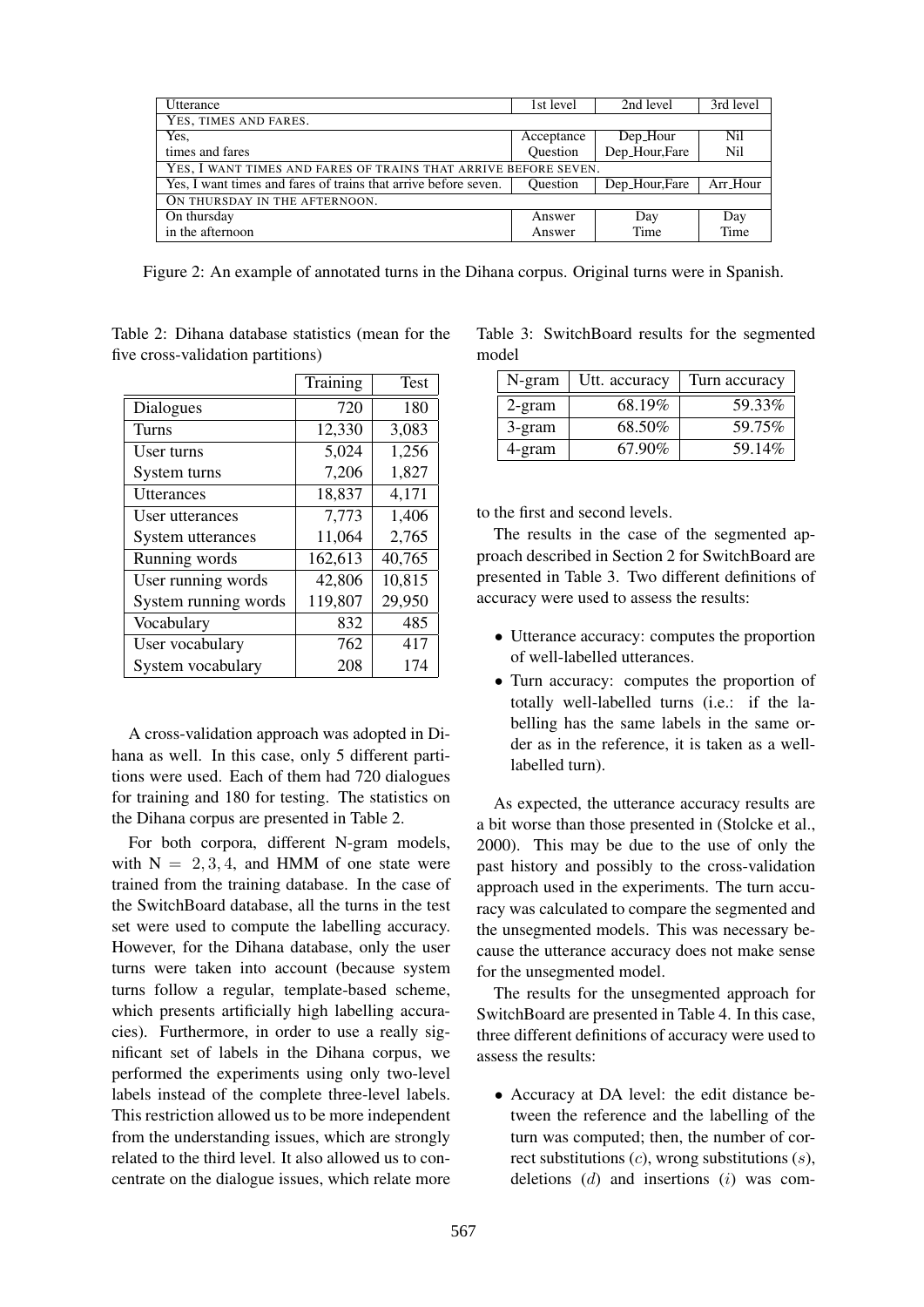| N-gram    | DA acc. | Turn acc. | Segm. acc. |
|-----------|---------|-----------|------------|
| $2$ -gram | 38.19%  | 39.47%    | 38.92%     |
| 3-gram    | 38.58%  | 39.61%    | 39.06%     |
| 4-gram    | 38.49%  | 39.52%    | 38.96%     |

Table 4: SwitchBoard results for the unsegmented model (WIP=50)

puted, and the accuracy was calculated as  $100 \cdot \frac{c}{(c+s+1)}$  $\frac{c}{(c+s+i+d)}$ .

- Accuracy at turn level: this provides the proportion of well-labelled turns, without taking into account the segmentation (i.e., if the labelling has the same labels in the same order as in the reference, it is taken as a welllabelled turn).
- Accuracy at segmentation level: this provides the proportion of well-labelled and segmented turns (i.e., the labels are the same as in the reference and they affect the same utterances).

The WIP parameter used in Table 4 was 50, which is the one that offered the best results. The segmentation accuracy in Table 4 must be compared with the turn accuracy in Table 3. As Table 4 shows, the accuracy of the labelling decreased dramatically. This reveals the strong influence of the availability of the real segmentation of the turns.

To confirm this hypothesis, similar experiments were performed with the Dihana database. Table 5 presents the results with the segmented corpus, and Table 6 presents the results with the unsegmented corpus (with WIP=50, which gave the best results). In this case, only user turns were taken into account to compute the accuracy, although the model was applied to all the turns (both user and system turns). For the Dihana corpus, the degradation of the results of the unsegmented approach with respect to the segmented approach was not as high as in the SwitchBoard corpus, due to the smaller vocabulary and complexity of the dialogues.

These results led us to the same conclusion, even for such a different corpus (much more labels, task-oriented, etc.). In any case, these accuracy figures must be taken as a lower bound on the model performance because sometimes an incorrect recognition of segment boundaries or dialogue acts does not cause an inappropriate reaction of the dialogue strategy.

Table 5: Dihana results for the segmented model (only two-level labelling for user turns)

| N-gram | Utt. accuracy | Turn accuracy |
|--------|---------------|---------------|
| 2-gram | 75.70%        | 74.46%        |
| 3-gram | 76.28%        | 74.93%        |
| 4-gram | 76.39%        | 75.10\%       |

Table 6: Dihana results for the unsegmented model (WIP=50, only two-level labelling for user turns)

| N-gram    | DA acc. | Turn acc. | Segm. acc. |
|-----------|---------|-----------|------------|
| $2$ -gram | 60.36%  | 62.86%    | 58.15%     |
| 3-gram    | 60.05%  | 62.49%    | 57.87%     |
| 4-gram    | 59.81%  | 62.44%    | 57.88%     |

An illustrative example of annotation errors in the SwitchBoard database, is presented in Figure 3 for the same turns as in Figure 1. An error analysis of the segmented model was performed. The results reveals that, in the case of most of the errors were produced by the confusion of the 'sv' and 'sd' classes (about 50% of the times 'sv' was badly labelled, the wrong label was 'sd') The second turn in Figure 3 is an example of this type of error. The confusions between the 'aa' and 'b' classes were also significant (about 27% of the times 'aa' was badly labelled, the wrong label was 'b'). This was reasonable due to the similar definitions of these classes (which makes the annotation difficult, even for human experts). These errors were similar for all the N-grams used. In the case of the unsegmented model, most of the errors were produced by deletions of the 'sd' and 'sv' classes, as in the first turn in Figure 3 (about 50% of the errors). This can be explained by the presence of very short and very long utterances in both classes (i.e., utterances for 'sd' and 'sv' did not present a regular length).

Some examples of errors in the Dihana corpus are shown in Figure 4 (in this case, for the same turns as those presented in Figure 2). In the segmented model, most of the errors were substitutions between labels with the same first level (especially questions and answers) where the second level was difficult to recognise. The first and third turn in Figure 4 are examples of this type of error. This was because sometimes the expressions only differed with each other by one word, or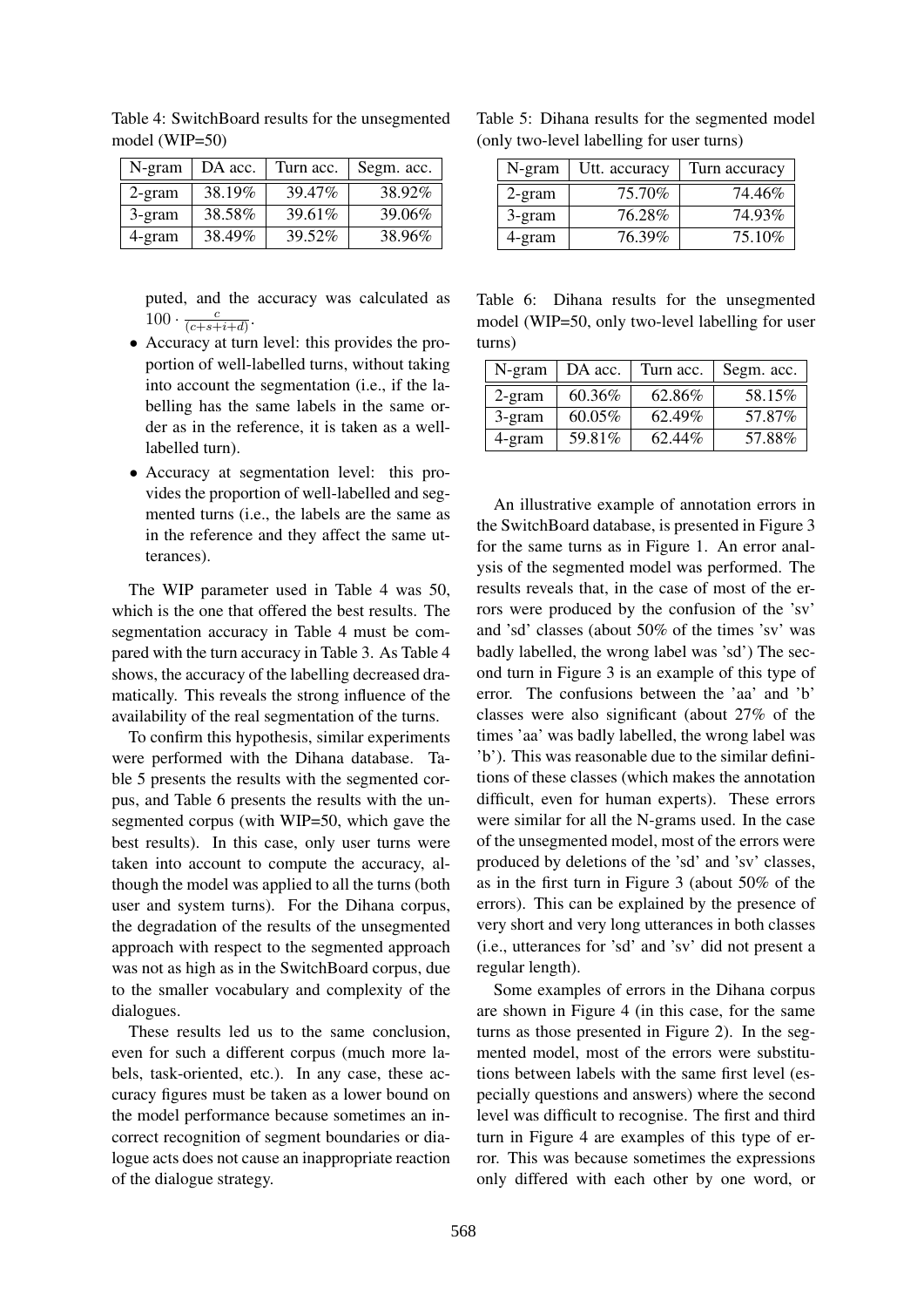| Utt | Label     |                                                                                                                                                                               |
|-----|-----------|-------------------------------------------------------------------------------------------------------------------------------------------------------------------------------|
|     | $\%$      | Yeah, to get references and that, so, but, uh, I don't                                                                                                                        |
|     | sd        | feel comfortable about leaving my kids in a big day care center, simply because<br>there's so many kids and so many <snifting> <throat_clearing></throat_clearing></snifting> |
|     |           |                                                                                                                                                                               |
| Utt | Label     |                                                                                                                                                                               |
|     | <b>SV</b> | I think she has problems with that, too.                                                                                                                                      |

Figure 3: An example of errors produced by the model in the SwitchBoard corpus

the previous segment influence (i.e., the language model weight) was not enough to get the appropriate label. This was true for all the N-grams tested. In the case of the unsegmented model, most of the errors were caused by similar misrecognitions in the second level (which are more frequent due to the absence of utterance boundaries); however, deletion and insertion errors were also significant. The deletion errors corresponded to acceptance utterances, which were too short (most of them were "Yes"). The insertion errors corresponded to "Yes" words that were placed after a new-consult system utterance, which is the case of the second turn presented in Figure 4. These words should not have been labelled as a separate utterance. In both cases, these errors were very dependant on the WIP factor, and we had to get an adequate WIP value which did not increase the insertions and did not cause too many deletions.

## 5 Conclusions and future work

In this work, we proposed a method for simultaneous segmentation and annotation of dialogue utterances. In contrast to previous models for this task, our model does not assume manual utterance segmentation. Instead of treating utterance segmentation as a separate task, the proposed method selects utterance boundaries to optimize the accuracy of the generated labels. We performed experiments to determine the effect of the availability of the correct segmentation of dialogue turns in utterances in the statistical DA labelling framework. Our results reveal that, as shown in previous work (Warnke et al., 1999), having the correct segmentation is very important in obtaining accurate results in the labelling task. This conclusion is supported by the results obtained in very different dialogue corpora: different amounts of training and test data, different natures (general and taskoriented), different sets of labels, etc.

Future work on this task will be carried out in several directions. As segmentation appears to be an important step in these tasks, it would be interesting to obtain an automatic and accurate segmentation model that can be easily integrated in our statistical model. The application of our statistical models to other tasks (like VerbMobil (Alexandersson et al., 1998)) would allow us to confirm our conclusions and compare results with other works.

The error analysis we performed shows the need for incorporating new and more reliable information resources to the presented model. Therefore, the use of alternative models in both corpora, such as the N-gram-based model presented in (Webb et al., 2005) or an evolution of the presented statistical model with other information sources would be useful. The combination of these two models might be a good way to improve results.

Finally, it must be pointed out that the main task of the dialogue models is to allow the most correct reaction of a dialogue system given the user input. Therefore, the correct evaluation technique must be based on the system behaviour as well as on the accurate assignation of DA to the user input. Therefore, future evaluation results should take this fact into account.

#### Acknowledgements

The authors wish to thank Nick Webb, Mark Hepple and Yorick Wilks for their comments and suggestions and for providing the preprocessed SwitchBoard corpus. We also want to thank the anonymous reviewers for their criticism and suggestions.

#### **References**

- N. Alcácer, J. M. Benedí, F. Blat, R. Granell, C. D. Martínez, and F. Torres. 2005. Acquisition and labelling of a spontaneous speech dialogue corpus. In *Proceedings of SPECOM*, pages 583–586, Patras, Greece.
- Jan Alexandersson, Bianka Buschbeck-Wolf, Tsutomu Fujinami, Michael Kipp, Stephan Koch, Elis-